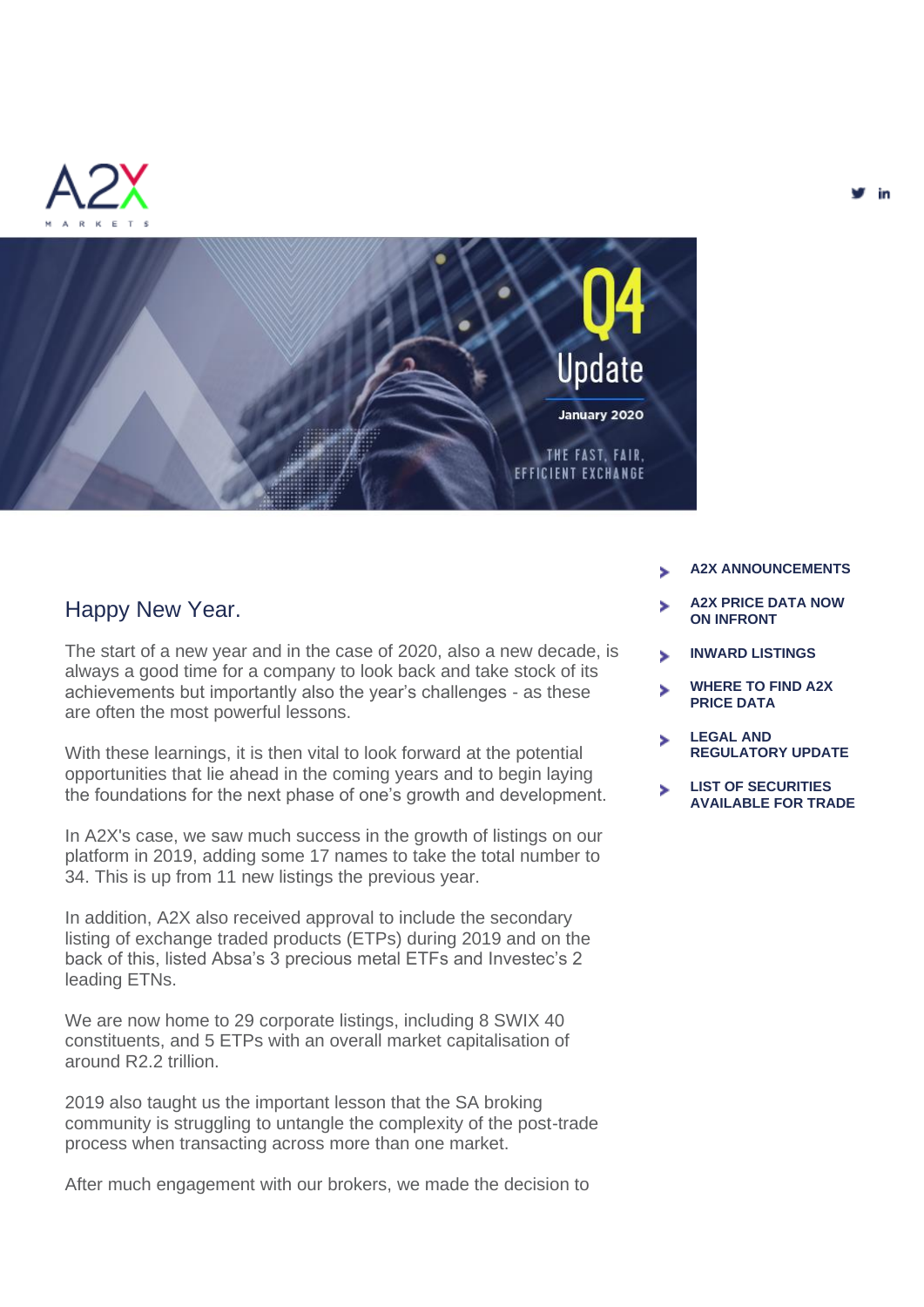enter the post trade space and offer an A2X hosted solution. In a jointventure arrangement with a leading local tech company, MCI, our post trade solution named Member Client Record and Allocation System or simply MeCRAS has been created. Development has gone well and we currently in a proof of concept phase and plan to roll out by the end of Q1 2020.

2020 started off well with the FSCA approving our licence extension application to include inward listings on 15 January. Foreign companies with a primary listing in an approved jurisdiction can now inward list on A2X.

We are also pleased to announce that Sasol shares will become available for trade on our market from Monday, 3 February. We are delighted to welcome a company with Sasol's history and pedigree to A2X and look forward to demonstrating to their shareholders the benefits of a listing on A2X.

Socrates wisely said, "The secret of change is to focus all of your energy, not on fighting the old, but on building the new." The A2X team aims to keep doing just that in 2020 by providing an exchange that empowers the market with choice and saves investors money.

I am looking forward to another busy and exciting year at A2X and wishing you all the best for 2020.

Warm regards

Kevin, CEO A2X Markets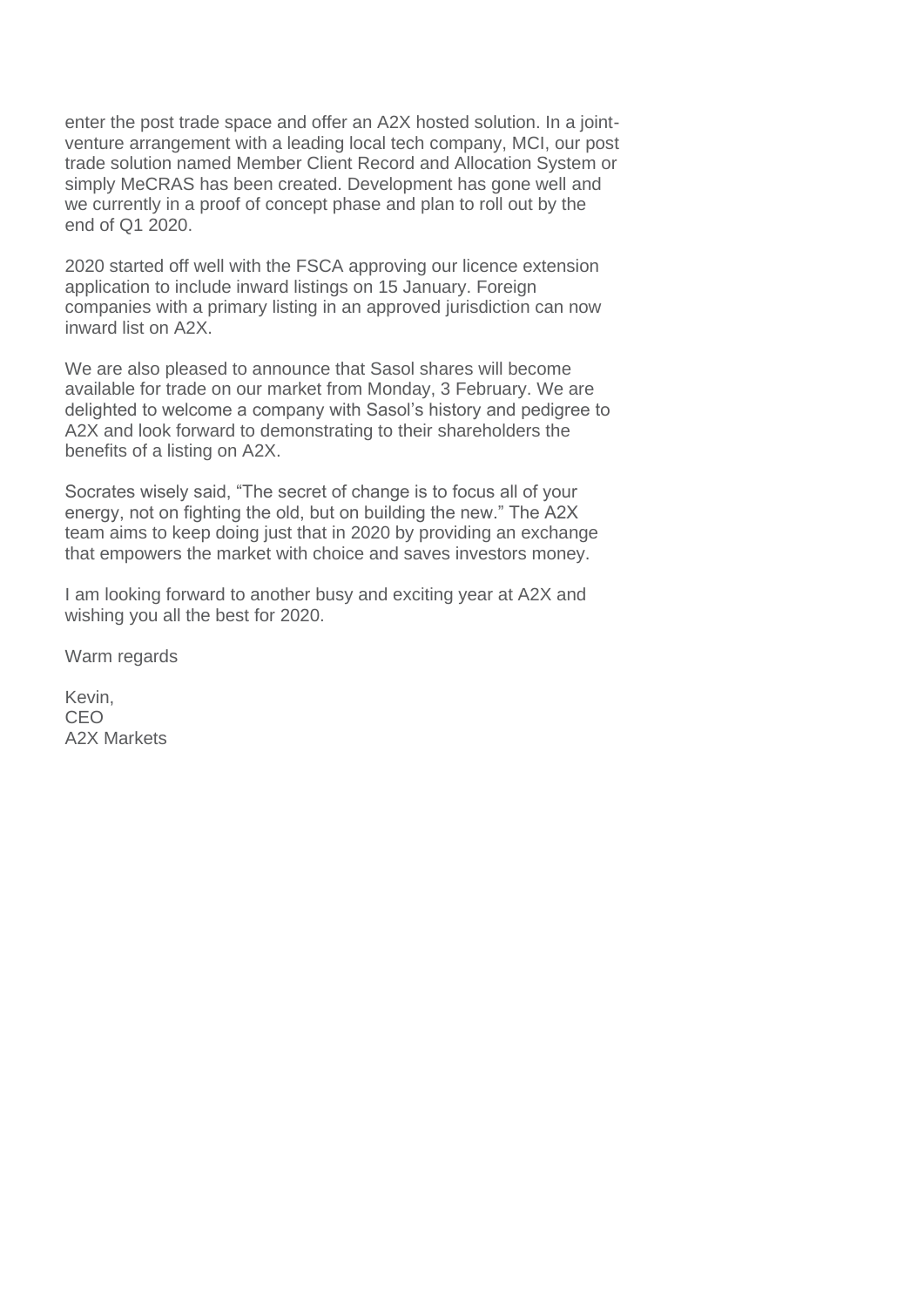## A2X Announcements

v

Global integrated chemicals and energy company Sasol Limited's shares become available for trade on 3 February 2020.





**Real Estate Investment Trust, Fairvest** Property Holdings shares became available for trade on 31 October 2019.

# $RENERGEN$

#### v

On 27 November 2019, emerging helium and domestic natural gas producer Renergen Limited's shares became available for trade on A2X.

## Infront now allows traders to view best price data across JSE and A2X worldwide

Global market data trading and analytics company, Infront, started coverage of A2X market data in November 2019. The data is now included on the Infront Professional Terminal which provides information on more than 8 million instruments from 80 exchanges around the globe and is used by over 600 counterparties worldwide.

Since the introduction of competition, a little more than two years ago, one of the major challenges that brokers have faced is that their infrastructure was geared for a single exchange environment. With a consolidated order book now made available on the Infront Professional Terminal, price discovery now conveniently happens in one easy to use window. Brokers using Infront can now easily see the best price across both markets and achieve best execution for their clients.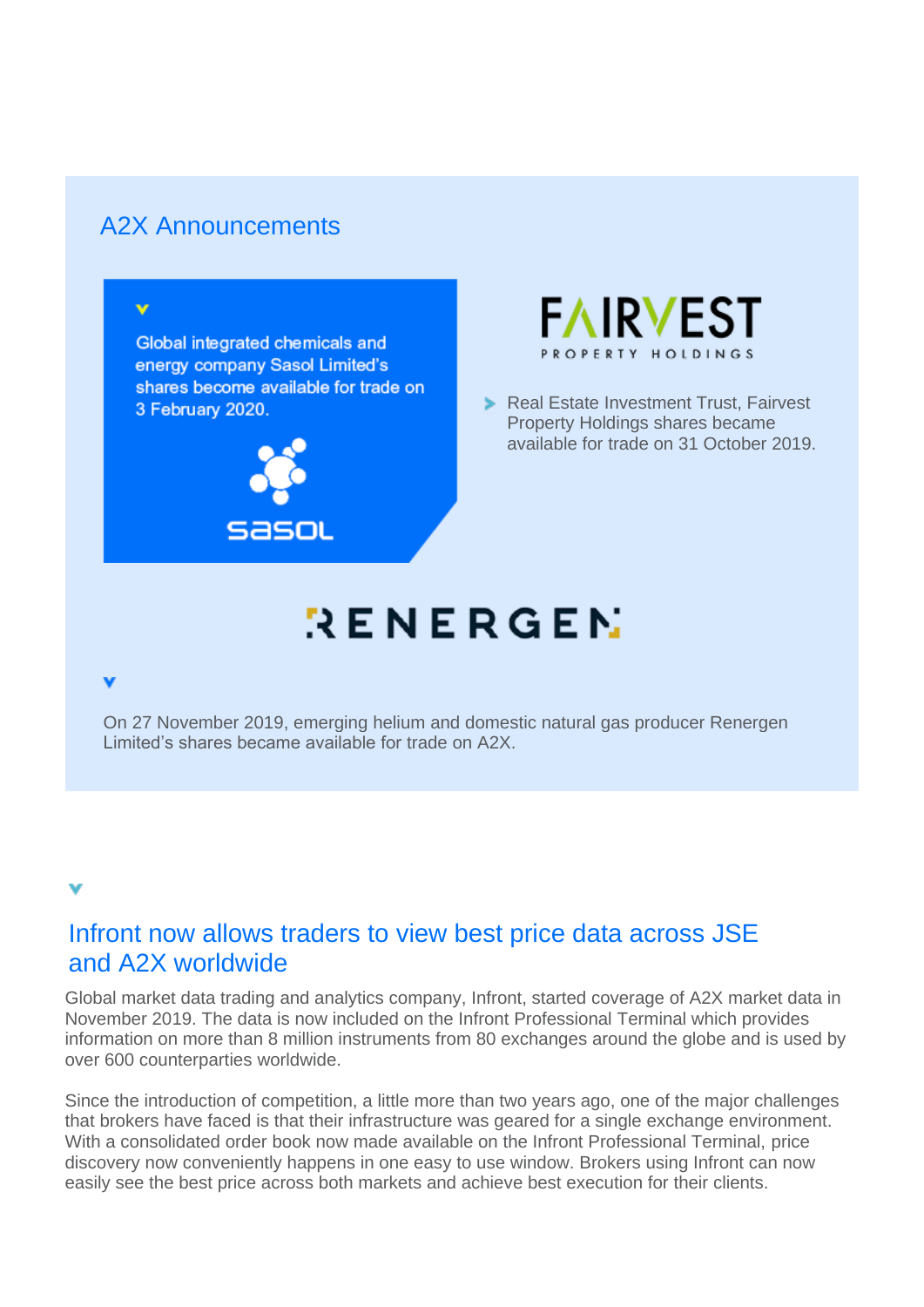## Upwards and Inwards

### On 15 January, A2X received the approval to add inward listings to its product suite.

Previously A2X was limited to only listing products that were listed on the JSE but now we can also inward list companies that have a primary listing on a foreign exchange in a jurisdiction that has at least the equivalent regulation to SA (UK, Europe, US, Canada, Australia etc).

We look forward to welcoming these companies to our market.



## Availability of A2X data

A2X real time data is available via these major data vendors: Bloomberg, Iress, Refinitiv and now Infront, as well as on our website.

- On **BLOOMBERG**, the data can be located using the A2X exchange code 'AJ'. Users can access the data by typing in the security code followed by the exchange identifier and asset class. For instance, the price of Afrimat shares can be accessed using AFT AJ Equity  $<$  GO  $>$ .
- 
- **INFRONT** users can simply type A2X in the search bar, found in the left top corner of the Infront terminal. This will open the full A2X Stock list. Alternatively, users can search for individual A2X share codes by typing the ticker the user is looking for. To find any of the A2X stocks, you can do so by using the UMTF code, essentially type the share code followed by " j ". Example: NPNj. SBKj, MRPj.
- On **IRESS PRO**, you simply need to enter in the ticker followed by @A2X e.g.: AFT.JSE @A2X or use AFT.ZAX to view the consolidated price feed. This displays the bid and offer prices from across the two exchanges into one order book.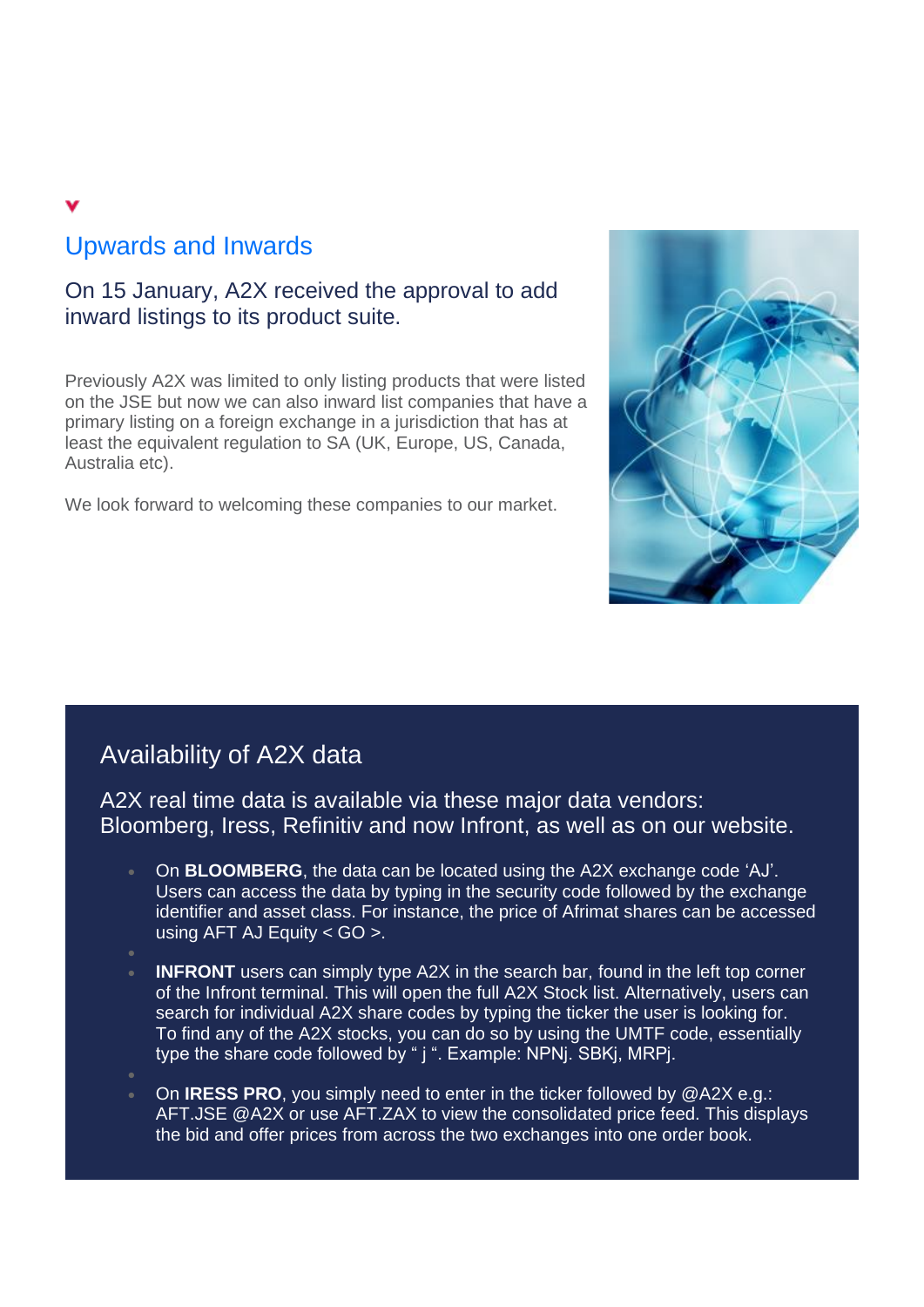• On **REFINITIV** (previously Reuters), the data can be located using the A2X exchange code 'A2X'. Users can access the data by typing in the security code and the exchange code 'A2X' in the search box, for example 'CML.A2X'.



## Legal and Regulatory Update

#### We expect to see the release of two important regulatory documents in 2020.

The Draft Conduct Standard for Exchanges is expected to be made available for public comment by the FSCA in Q1. This document will deal with many issues that arise in a jurisdiction that has more than one exchange, for example prescribing requirements for brokers to achieve best execution for their clients.

In addition, the first draft of the legislative changes recommended as a consequence of the extensive Financial Markets Review conducted by National Treasury should be released for public comment by mid-year. The changes proposed are expected to be wide reaching and result in a closer alignment between regulation in South Africa with international regulatory development.